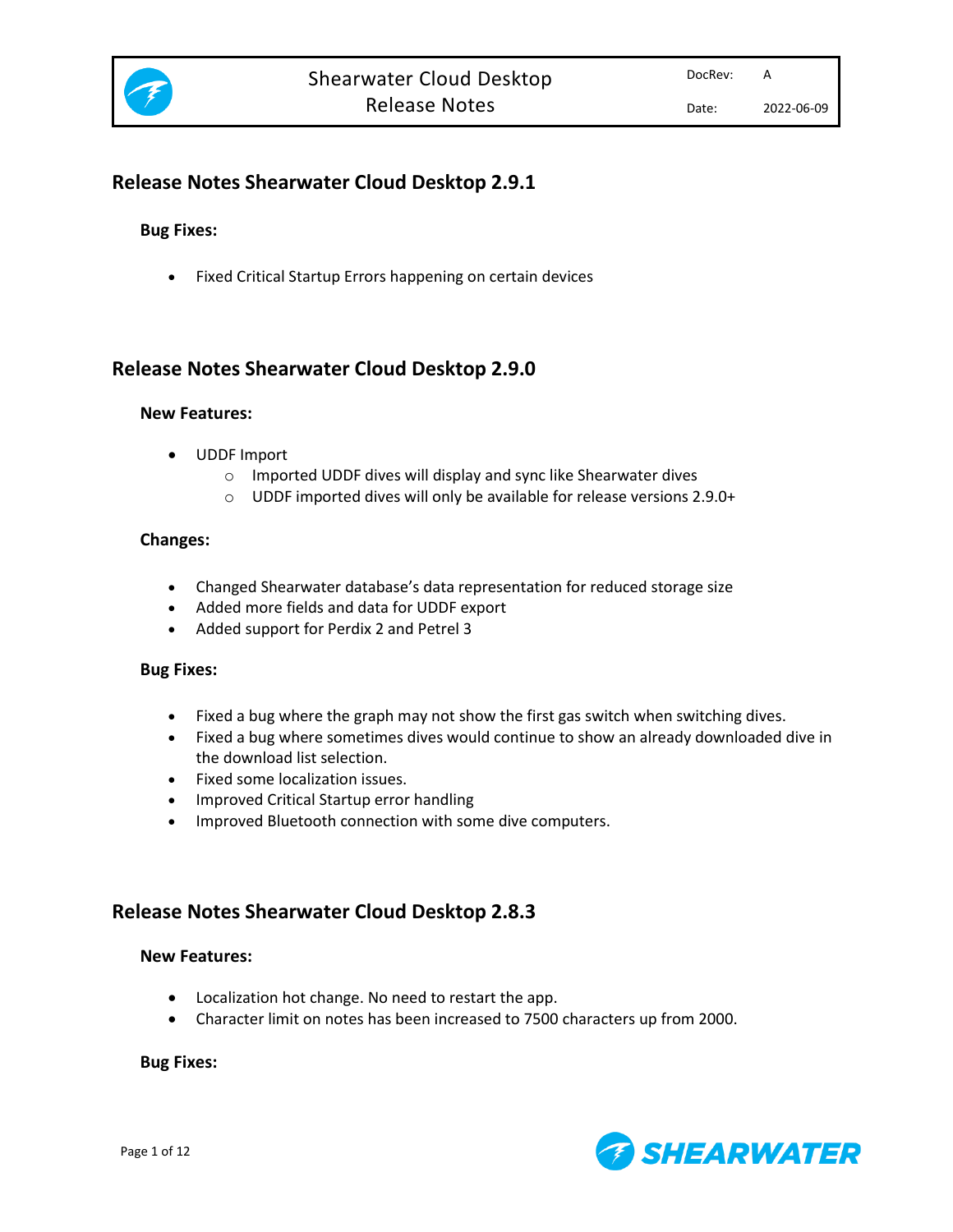

- Fixed Polish and Portuguese languages not correctly showing in the dive computer information.
- Numerous localization fixes.
- Language setting now shows the app selected word Language and the (device selected language) where able to.
- Legacy Date Time storage bug tolerance check and report when a failure occurs.
- Numerous overlapping text corrections to account for additional localizations
- Graph Battery Ascent tooltip label has been corrected to show Ascent not Battery.
- Fixed Bluetooth Troubleshooting for French not opening the troubleshooting popup.
- Fixed Peregrine FW updates.
- Fixed input texts where the label would overlap with the entered text from auto suggestion list.
- Fixed Mac Error 55 when downloading dives.

# **Release Notes Shearwater Cloud Desktop 2.8.2**

## **Fixed**

- Traditional Chinese was mistakenly mapped to Simplified Chinese
- Soft restart caused Bluetooth to stop working

# **Release Notes Shearwater Cloud Desktop 2.8.1**

- Introducing translated versions of mobile and desktop! Cloud now features the following languages:
	- o Simplified Chinese
	- o German
	- o English
	- o Spanish
	- o French
	- o Italian
	- o Japanese
	- o Korean
	- o Portuguese
	- o Traditional Chinese
	- o Polish
	- o Russian
	- o Czech

**Fixed**

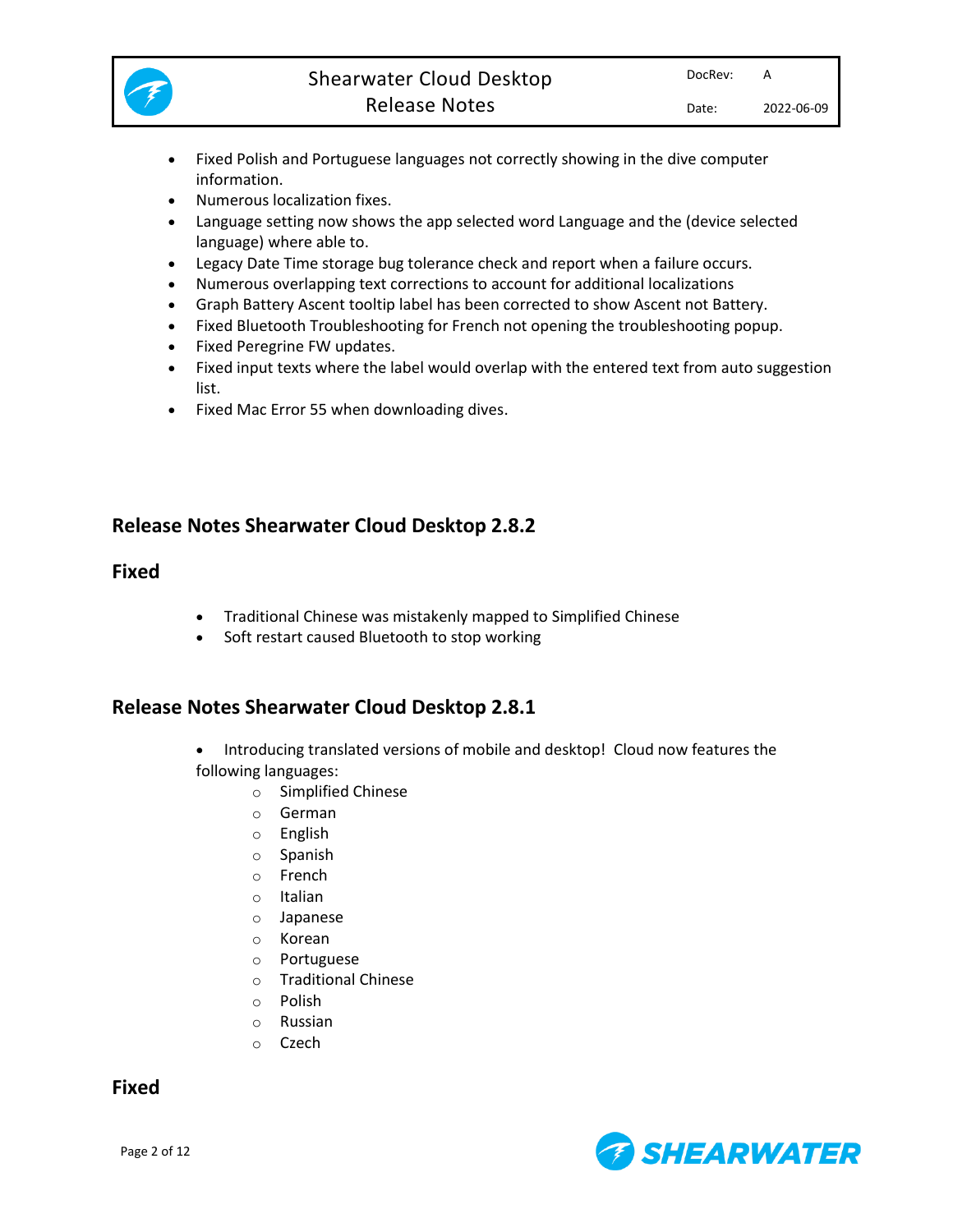

• Fixed a rare application startup issue caused by old dives with an incorrect time storage format.

- Improved scaling consistency when resizing the window.
- CSV Export time gap fixed.
- Bluetooth connection error 55 fixed (does not resolve Mac Dive downloads error 55).

# **Release Notes Shearwater Cloud Desktop 2.7.2**

## **Highlights**

- CO2 Graph plot for CCR Controller dive computers
- CO2 CSV export for CCR Controller dive computers

• Sync Improvements. All custom dive information now uses discreet field checking instead of entire dive checking for authority and comparison. This will continue to mitigate lost dive detail data when performing cloud synchronizing. Notably if dives were transferred more than once.

• Database auto backup every 5 days

## **Changes**

- General minor improvements to application email support.
- Problems Any Symptoms 'Yes/No" have been swapped to be consistent with the rest of the other dropdown selections.
- Mobile: Added End Dive time to summary block.
- Mobile: Profile Option menu added.
- Mobile: Profile Option Menu now holds Repair Meta Data
- Mobile: Profile Option Menu now has Export Database to OS Sharing options
- Mobile: Profile Option Menu now has Troubleshooting for Logging in (when not logged in)
- Mobile: Profile Option Menu now has Troubleshooting for Syncing (when logged in)
- Desktop: Added Selected Dive Logs Database Exporter
- Desktop: CSV Export support DCIEM information
- Desktop: XML Export support DCIEM information
- Desktop: General Bluetooth improvements to connection process.
- Desktop: Bluetooth Connection has an option to choose Bluetooth protocol device scanning priority. Used for when attempting to connect to BTLE, but the scan connecting to a BT Classic smart device.

## **Fixes**

• Tank Serial numbers will now show correctly for the Perdix

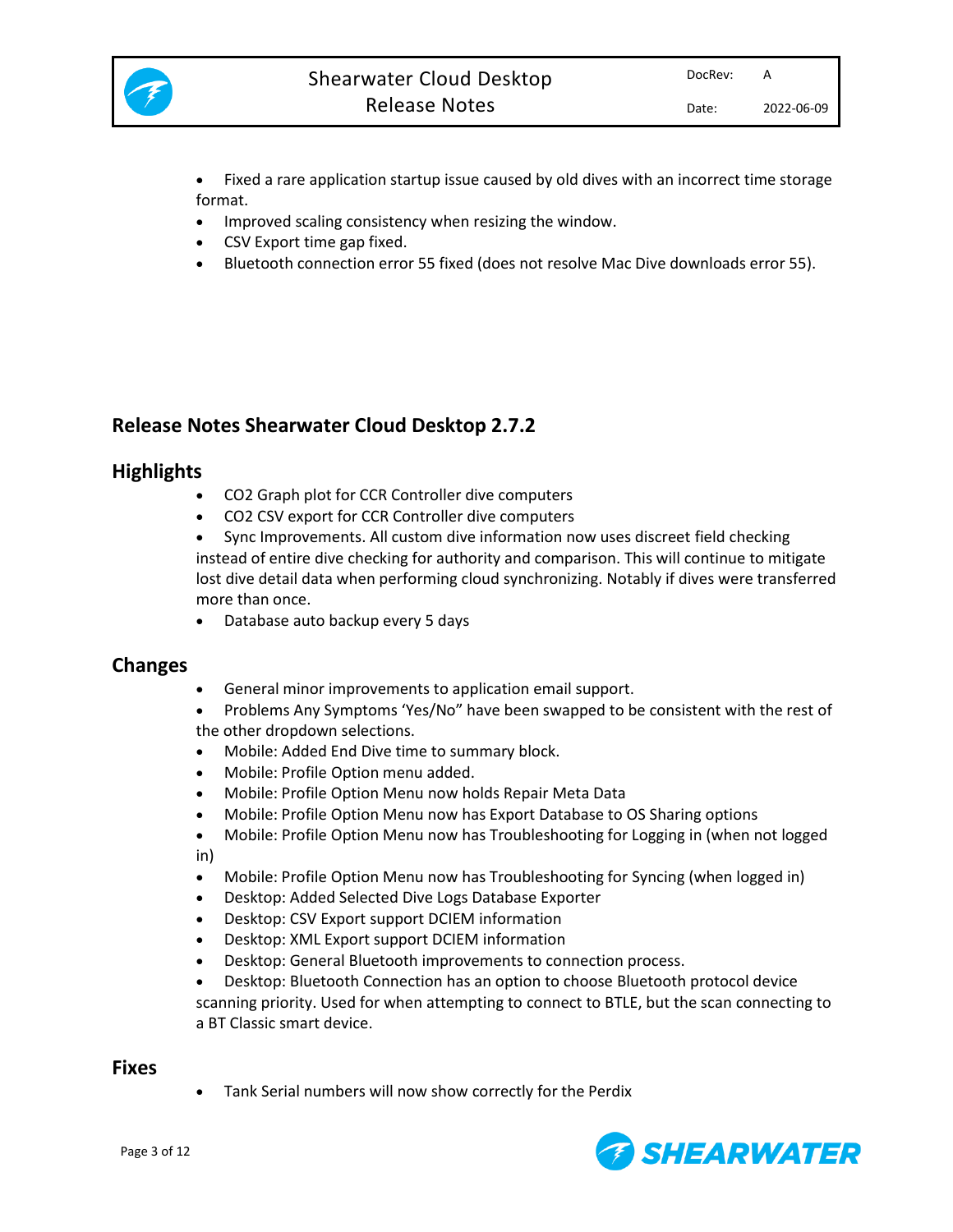

- CCR non-Shearwater Dive computers will stop showing unsupported languages.
- Fixed importing guest dives to account will now trigger an auto sync process
- Fixed an issue where some languages were showing Tank Pressure Change decimal missing.
- CCR Gas Density display
- Mobile: If lots of dives are downloaded from Teric the Dive Feed list would not show.
- Mobile New Bluetooth Ui: Fixed MTU 404 message to explain and offer user actionable suggestion.
- Mobile: New Bluetooth Ui improved Firmware/Startup image transfer for older Android devices.
- Mobile: Ai unlocks have been fixed and added back to the new Bluetooth Ui.
- Mobile: Fixed sync toast to not appear under cutout on some devices
- Mobile: Fixed landscape layout not respecting cutouts
- Mobile: Fixed "Session Expired" popup from spamming once coming back from app being in the background for more than a few hours.
- Mobile: Landscape right was not showing the dive details panel until a dive was selected
- Mobile: Fixed OEM to show the OEM name, not the number.
- Mobile: Fixed an issue where the lifetime stats in the Dive Feed if it was too high an amount cause the Ui to not show any information.
- Mobile: Settings screen had the bottom part difficult to access when multiple categories are expanded.
- Desktop: Bluetooth Connect panel status logging is not clear when copying the status. Now only clears on starting Bluetooth activity.
- Desktop: Dive field input now works correctly with autocomplete.
- Desktop: Tank Widget serial Number has been made more readable.
- Desktop: SAC widget background was showing over other Ui.
- Desktop: Issue where SAC value was missing in the widget for older dives is corrected.

• Desktop Bluetooth Scanning will continue to cycle between Bluetooth protocols instead of mysteriously stopping. This improves connection reliability.

- Desktop: Registration links to TOS and Privacy Policy are now working.
- Desktop: Bluetooth "Add New Dive Computer" would not correctly un highlight when doing a scan and connect process.
- Desktop: When re-importing DB after importing DB from legacy Shearwater Desktop. The re import would import as old Desktop and not import CRR Dive pressure samples.
- Desktop Mac: PDF print error failure. (Further improvements to printing are still pending for follow up release)

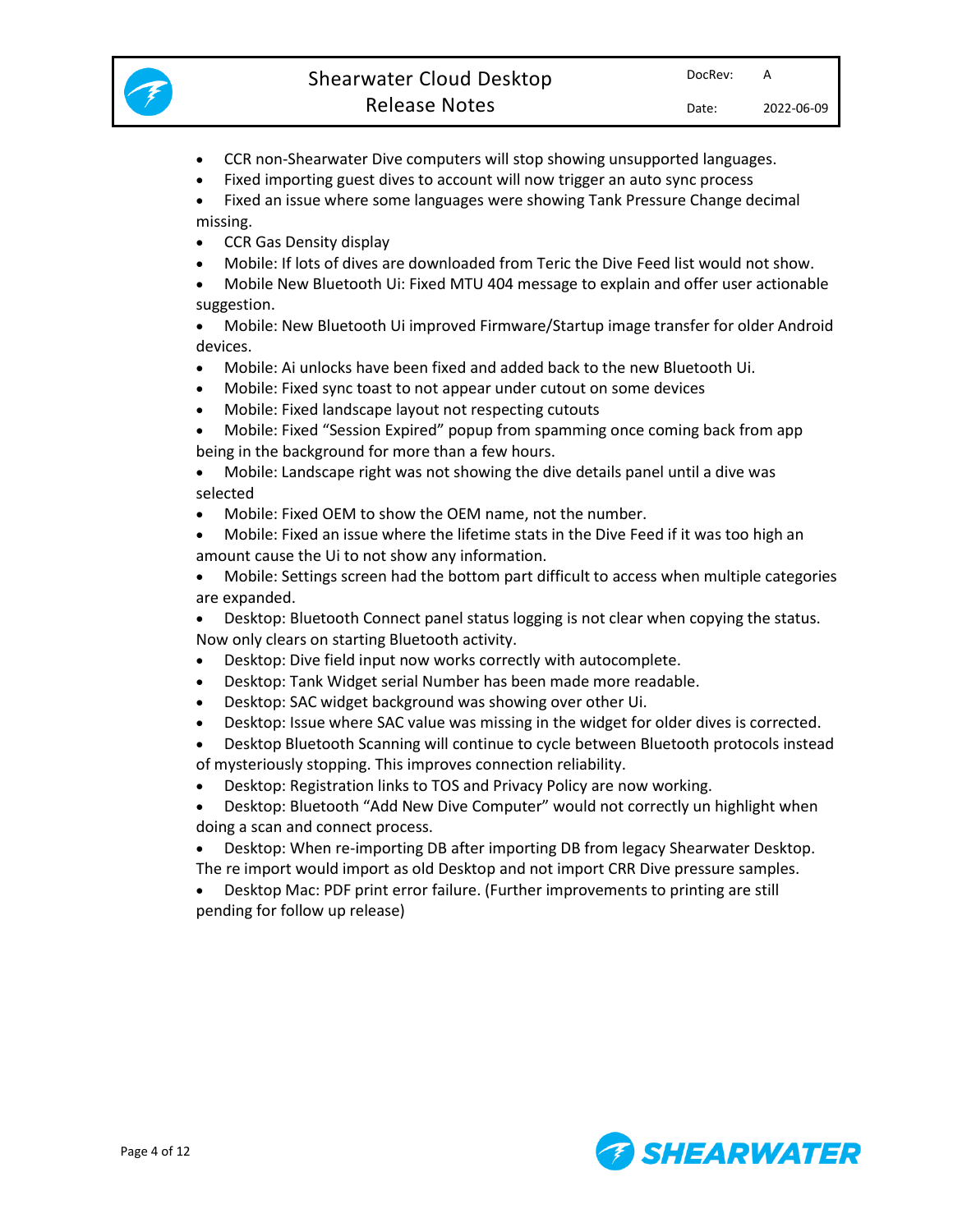

# **Release Notes Shearwater Cloud Desktop 2.7.0 (Mobile only)**

## **New Features:**

- We are excited to release the new dive computer connection system!
	- o Connect more quickly and easily to your dive computers.
	- o Better error handling, faster transfers, and more reliable connection.
	- o Troubleshooting tips help guide you through your first connection.

## **Bug Fixes:**

• Many improvements, big and small. More than 100 code changes and adjustments!

# **Release Notes Shearwater Cloud Desktop 2.6.0**

## **New Features:**

- AutoSync for Cloud data
	- $\circ$  Dives, notes, and annotations will be automatically synced to the Cloud (this feature can be disabled in Settings)
- Peregrine Support

## **Bug Fixes:**

- Improvements to sync reliability with devices that have different times.
- Printing:
	- o Non-Latin characters now print for PDFs
	- o Graph legend overrun fixed

# **Release Notes Shearwater Cloud Desktop 2.5.10**

- Buddy input field now accepts commas and special characters.
- Date picker 12:00PM bug fixed.
- Surface Interval display now handles surface intervals greater than 45 days.
- End surface GF now displays value at surfacing time rather than end of dive time.

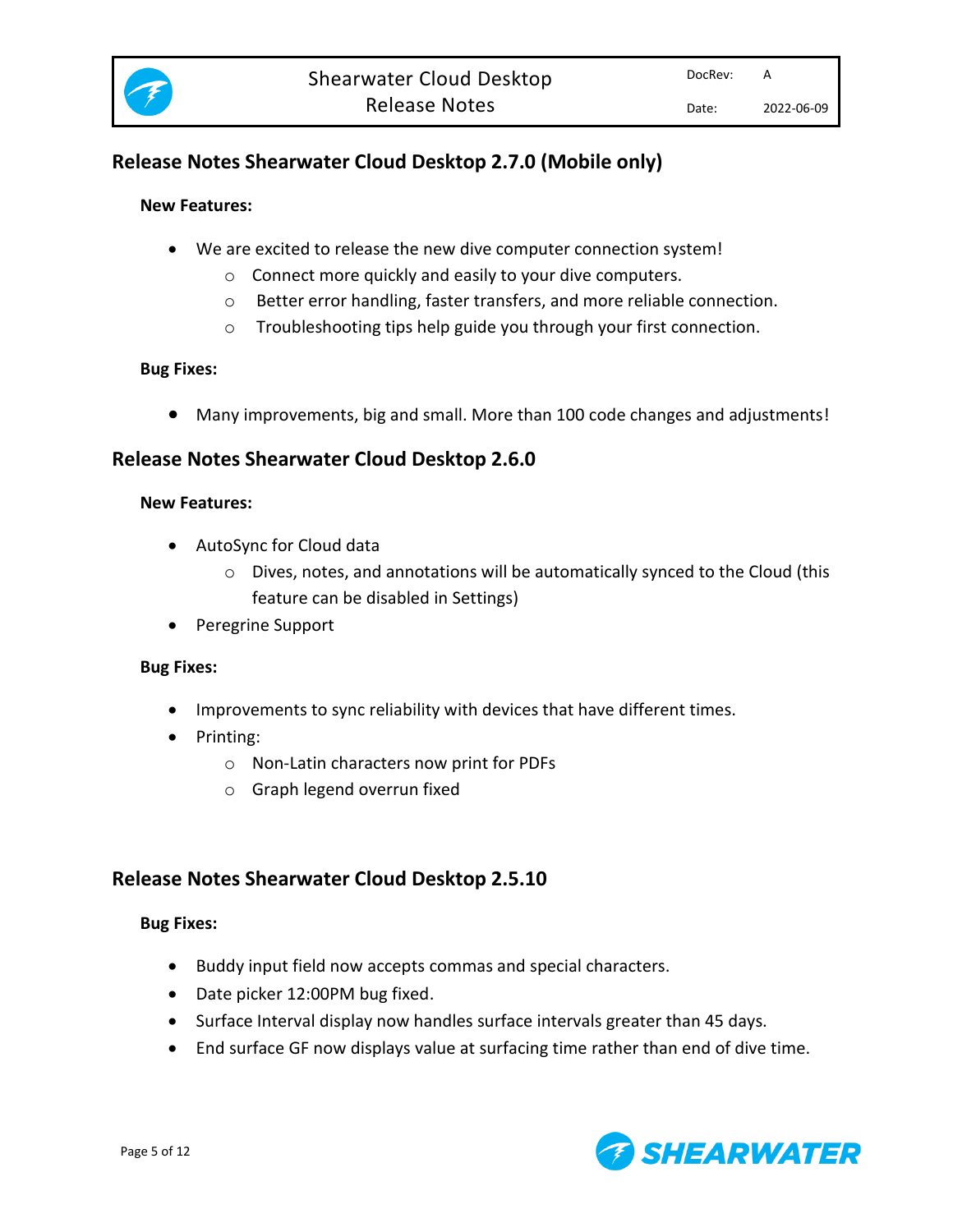

• Fixed edge case where logging in with enter key would cause the user to log in offline.

# **Release Notes Shearwater Cloud Desktop 2.5.9**

## **New Features:**

- Added 12/24 Clock option in the settings.
- Added Night to environment dive details.
- UI when updating Shearwater Cloud to newer version

## **Bug Fixes:**

- Fix for Shearwater Cloud not importing old Desktop data.
- Fix for Mac multiple file UDDF export showing path instead of "Ok"
- Fix for zombie PCConnector running when manually updating Shearwater Cloud

# **Release Notes Shearwater Cloud Desktop 2.5.5** 2019-11-04

# **New Features:**

- Autocomplete for dive detail fields.
- Mobile dive details changed to a vertical scroll layout.
- Grid added to the dive graph display (available in settings).
- Ascent rate added to the dive graph.

## **Bug Fixes:**

- Smoother graph interaction.
- Fixed Conservatism not displaying under certain conditions.
- Improved sync reliability.
- Fix negative temperature values.
- Under the hood stability improvements.

# **Release Notes Shearwater Cloud Desktop 2.5.3** 2019-08-01

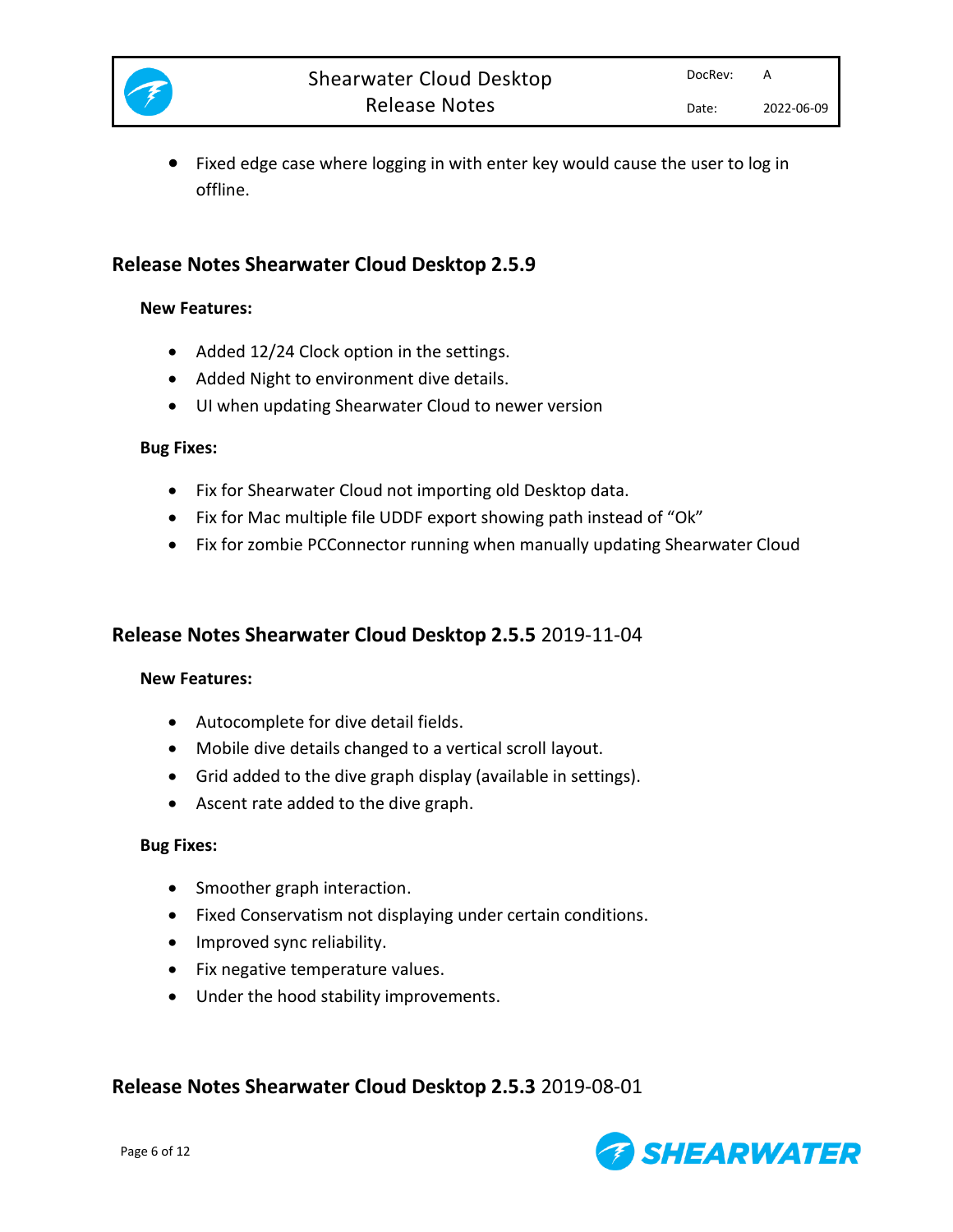

## **Bug Fixes:**

- Increased reliability of Bluetooth Connection on Windows 10 version 1903.
- Dive Modes being displayed correctly.
- Dropdowns now behave correctly when switching between dives.
- Dive Log printing now consistently uses correct dive log profile.

# **Release Notes Shearwater Cloud Desktop 2.5.2** 2019-07-19

## **New Features:**

• Dive Mode displayed in graph when it has more than one mode.

## **Bug Fixes:**

- Fixed issue with Tank pressure information not being displayed.
- Fixed a time zone offset problem for Teric Auto-Update Time feature.
- Fixed a crash problem.
- Fixed error with consecutive print actions on Mac.

# **Release Notes Shearwater Cloud Desktop 2.5.0** 2019-07-09

## **New Features:**

- Print to Pdf: Letter, A4, Personal Organizer 96mm x 172mm, or Binder 118mm x 188mm
- New data in graph: GF, TTS and  $@$  +5
- Teric update time supported
- Keyboard navigation

- Fixed bugs preventing some users from signing in.
- Fixed a bug preventing users from updating time on their dive computers.
- Performance improvements.

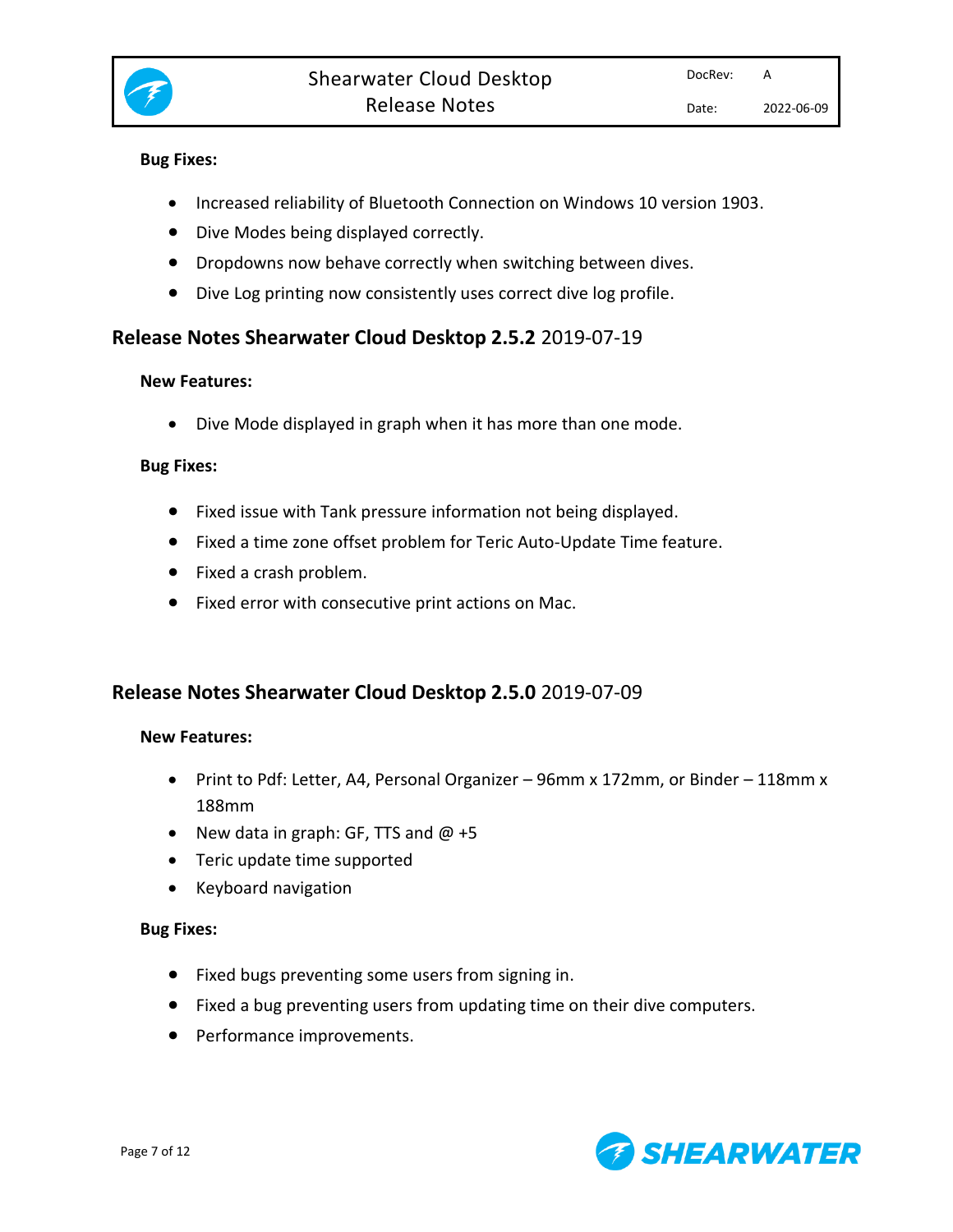

# **Release Notes Shearwater Cloud Desktop 2.4.1** 2019-03-22

## **New Features:**

• New debug tool: Repair Sync Data

#### **Bug Fixes:**

- Addressed Mac resolution issues
- Fixed issue with Dive Mode sometimes displaying incorrectly.

# **Release Notes Shearwater Cloud Desktop 2.4.0** 2019-03-14

#### **New Features:**

- Dive Insights Browse your metrics using the new Stats panel
- Dynamic Panels
	- Load standardized layouts to view your dives or create custom layouts to suit your needs
	- All panels can be individually docked and resized
- Improved UI elements
- Auto Update Time feature added for Petrel, NERD, Perdix

## **Bug Fixes:**

• Sync improvements

# **Release Notes Shearwater Cloud Desktop 2.3.0** 2019-01-28

#### **New Features:**

- Multi-Select available in Desktop version. Currently supports Export and Deletes.
- Search through your Dive Logs with the new Dive Log Filter!

- Fixed issue with Terics being displayed as "Shearwater Device"
- Optimizations across the board

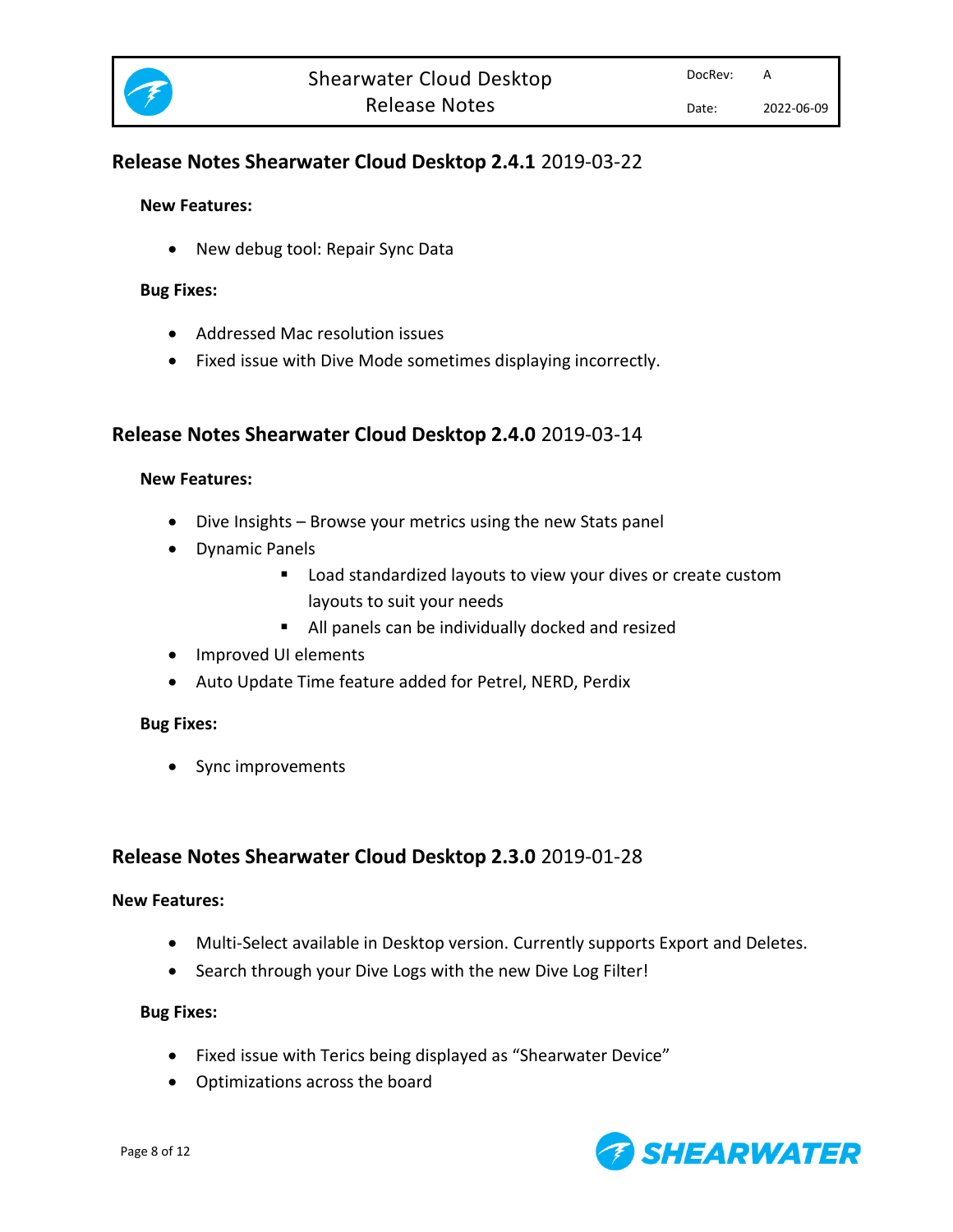

# **Release Notes Shearwater Cloud Desktop 2.2.5** 2018-12-11

## **Bug Fixes:**

- Mobile dive list underwent various fixes (Sort order, Refresh rate, etc..)
- Fixed several export issues

# **Release Notes Shearwater Cloud Desktop 2.2.4** 2018-11-28

## **New Features:**

- Tags made on dives with Teric are now displayed in the graph
- Gas changes and other annotations are displayed in the graph tooltip

## **Bug Fixes:**

- Fixed Date display issue
- Various sync fixes

# **Release Notes Shearwater Cloud Desktop 2.2.3** 2018-11-07

## **New Features:**

• Database import now supports Shearwater Cloud databases

## **Bug Fixes:**

- Fixed 3011 sync error
- Fixed issues with date/time UI

# **Release Notes Shearwater Cloud Desktop 2.2.2** 2018-10-26

## **Bug Fixes:**

- Fixed retina display issue
- Fixed dive date being set to the future on download

# **Release Notes Shearwater Cloud Desktop 2.2.1** 2018-10-24

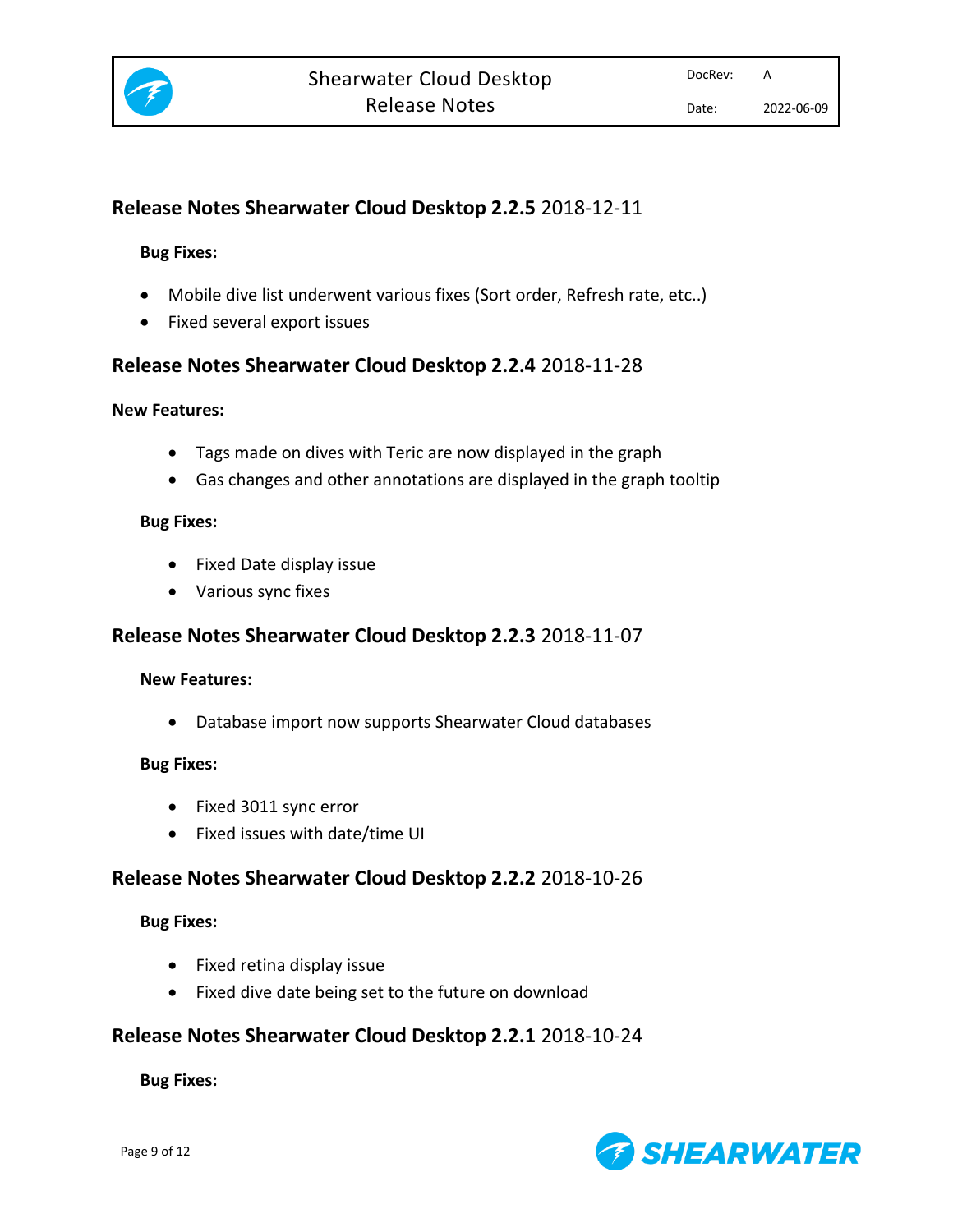

- Graph now displays NDL on dives without decompression
- Gas mixes now display properly on graph
- Timezone fix for Teric
- Minor bug fixes

# **Release Notes Shearwater Cloud Desktop 2.2.0** 2018-10-15

## **New Features:**

- New graph!
- Zooming and Panning on graph

## **Improvements:**

- Graph performance improvements
- Updated sync logic
- Streamlined user registration
- Various UX improvements
	- o Moved sidebar on desktop to floating tracker

## **Notes:**

• Mac OS 10.9.5 (Mavericks) no longer supported

# **Release Notes Shearwater Cloud Desktop 2.1.4 (Mac Only)** 2018-08-08

## **Bug Fixes:**

• Fix an issue in previous release where some Macs could not connect to some Dive **Computers** 

## **Release Notes Shearwater Cloud Desktop 2.1.3** 2018-08-08

## **Bug Fixes:**

- File Menu no longer disappears on large text mode on desktop
- Free dives now display correct depth on graph for imperial and metric units

# **Release Notes Shearwater Cloud Desktop 2.1.2** 2018-08-03

## **New Features:**

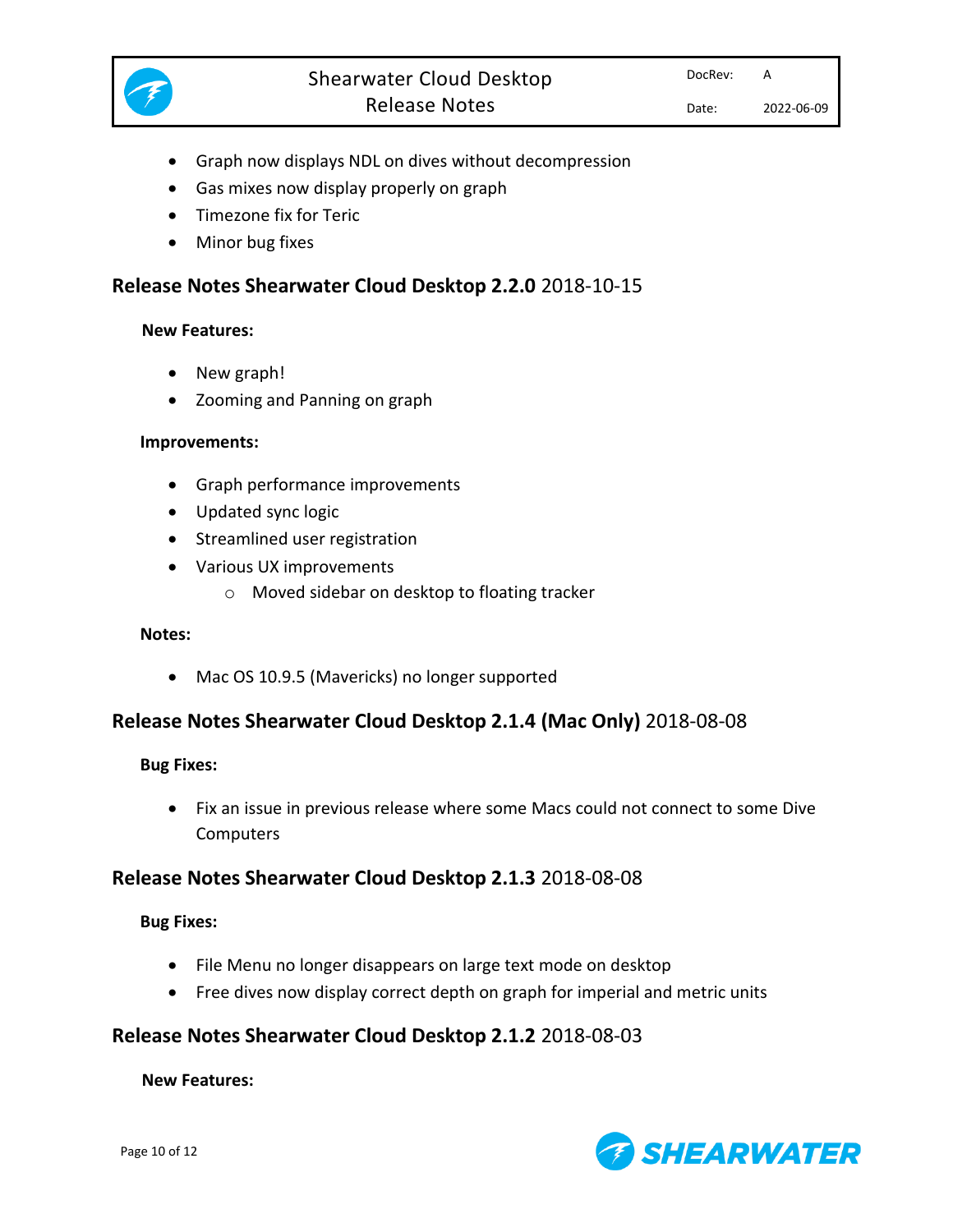

• Air integration messages are now visible

#### **Improvements:**

- Importing and exporting process streamlined
- Login flow improvements

#### **Bug Fixes:**

- Fixed Error 255 issue when downloading dives on Teric and other dive computers
- Certain Sync failures addressed

# **Release Notes Shearwater Cloud Desktop 2.1.1** 2018-06-12

#### **Bug Fixes:**

- AI information now present on new dives
- Sac rate no longer incorrect
- Multiples of 48 dives can now be downloaded
- Time is now correct on downloaded dives

# **Release Notes Shearwater Cloud Desktop 2.1.0** 2018-05-30

## **New Features:**

- Support the new [Shearwater Teric!](https://www.shearwater.com/products/teric/)
- Support for freedives with sample rates as low as 0.25sec
- Support for variable sample rates on all dive types

## **Improvements:**

- Backend updates to improve cloud synchronization reliability
- Various bug fixes

# **Release Notes Shearwater Cloud Desktop Beta 2.0.3** 2018-03-13

## **New Features/Improvements:**

- Basic export support for Dan(DL7), UDDF, CSV, XML and SQLite
- Import support for Shearwater Desktop dives (swlogzp)